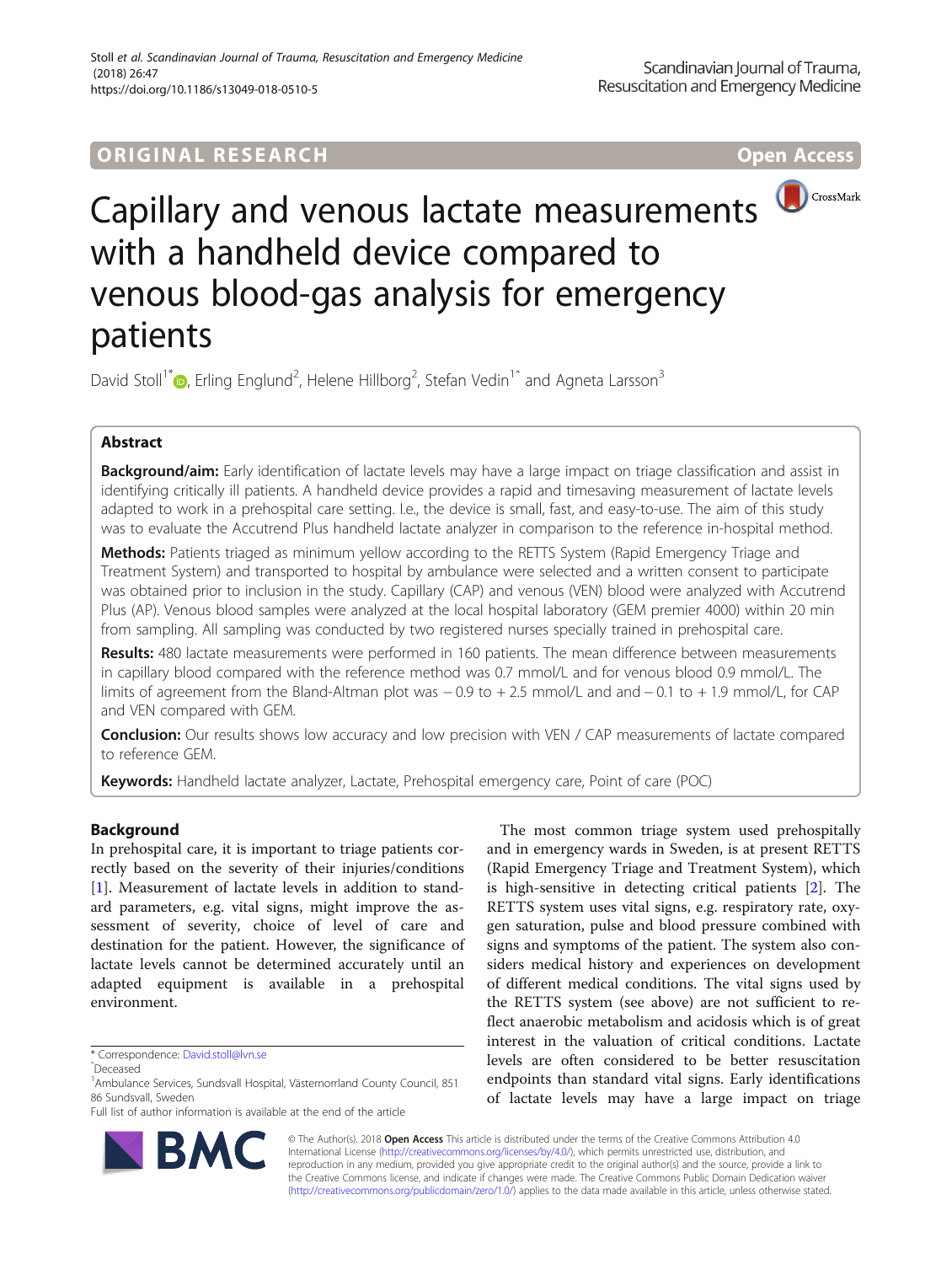classification and assist in identifying critically ill patients [[3](#page-4-0), [4\]](#page-4-0). An ideal prehospital device would provide a rapid analyze and be adapted to a prehospital setting i.e., carry little weight and be of small size as well as being easy to handle at bedside and have simple hygienic procedures [[4\]](#page-4-0).

Previous studies Jansen et al. [[5\]](#page-4-0) examined the association between elevated lactate detected prehospital and mortality rate. Baldari et al. [\[6](#page-4-0)] and Pyne et al. [[7\]](#page-4-0) investigated the reliability of the AP in young healthy athletes where the results showed a linear relationship to the reference method taken from capillary blood samples. Pattharanitima et al. [\[8\]](#page-4-0) demonstrated a high correlation and good agreement between arterial and capillary lactate values, as well as high correlations between arterial and central venous lactate values of 30 sepsis patients with AP in hospital settings. However, we have not found any studies that have examined the reliability of Accutrend Plus (AP) using capillary and venous blood samples in prehospital environment.

Arterial lactate analysis is the conventional method used to analyze lactate. However, arterial blood samples require technologies and equipment's that are not suitable for prehospital settings. The aim of this study was to test the Accutrend Plus handheld lactate analyzer to evaluate its performance in a prehospital environment in comparison to the reference in-hospital method.

# Methods

A prospective observational study was conducted in the Ambulance Services in Västernorrland County Hospital Sundsvall, in association with Karolinska Institutet, from April 1st, 2014 to April 1st, 2015.

## Subjects

One hundred sixty patients transported to hospital by ambulance were included in the study (Fig. 1). Inclusion criteria were patients older than 18 years of age who, according to the triage system Rapid Emergency Triage and Treatment System (RETTS), were triaged red, orange or yellow by two ambulance nurses (1st and 4th authors). Red priority is defined as patient in need of medical assessment immediately, i.e. to see a doctor instantly on arrival to the emergency ward. Orange priority is defined as a patient in need of medical assessment within 20 min and yellow priority within 120 min [\[2](#page-4-0)] after arrival to the emergency ward.

Patients in palliative treatment, circulatory arrest, with a history of coagulopathy, or requiring immediate medical treatment for life threatening conditions, and those patients who could not understand or receive information about the study were excluded.



# **Ethics**

The study was approved by the regional committee for medical and health research ethics at Umeå (Ref. 2014– 14-31 M). Each participant was given a verbal and written information of the study. All participation was voluntarily and a written consent to participate was obtained prior to inclusion.

## Procedure

Data were collected by two specially selected ambulance nurses (1st and 4th authors) with more than 10 years' experience of blood sampling. Only patients presented to the ambulance service when the two nurses were on duty could be included. Patients transported to hospital received peripheral venous access in the upper limb before leaving the ambulance, according to local medical guidelines. Capillary and venous blood samples were collected simultaneously as venous access within a 5– 10 min window from arrival. Venous sampling was conducted without a tourniquet. All samplings were done simultaneously. No saline or drugs were used in the cannula before samples were taken. Blood was not aspirated and discarded before sampling. The analysis of the AP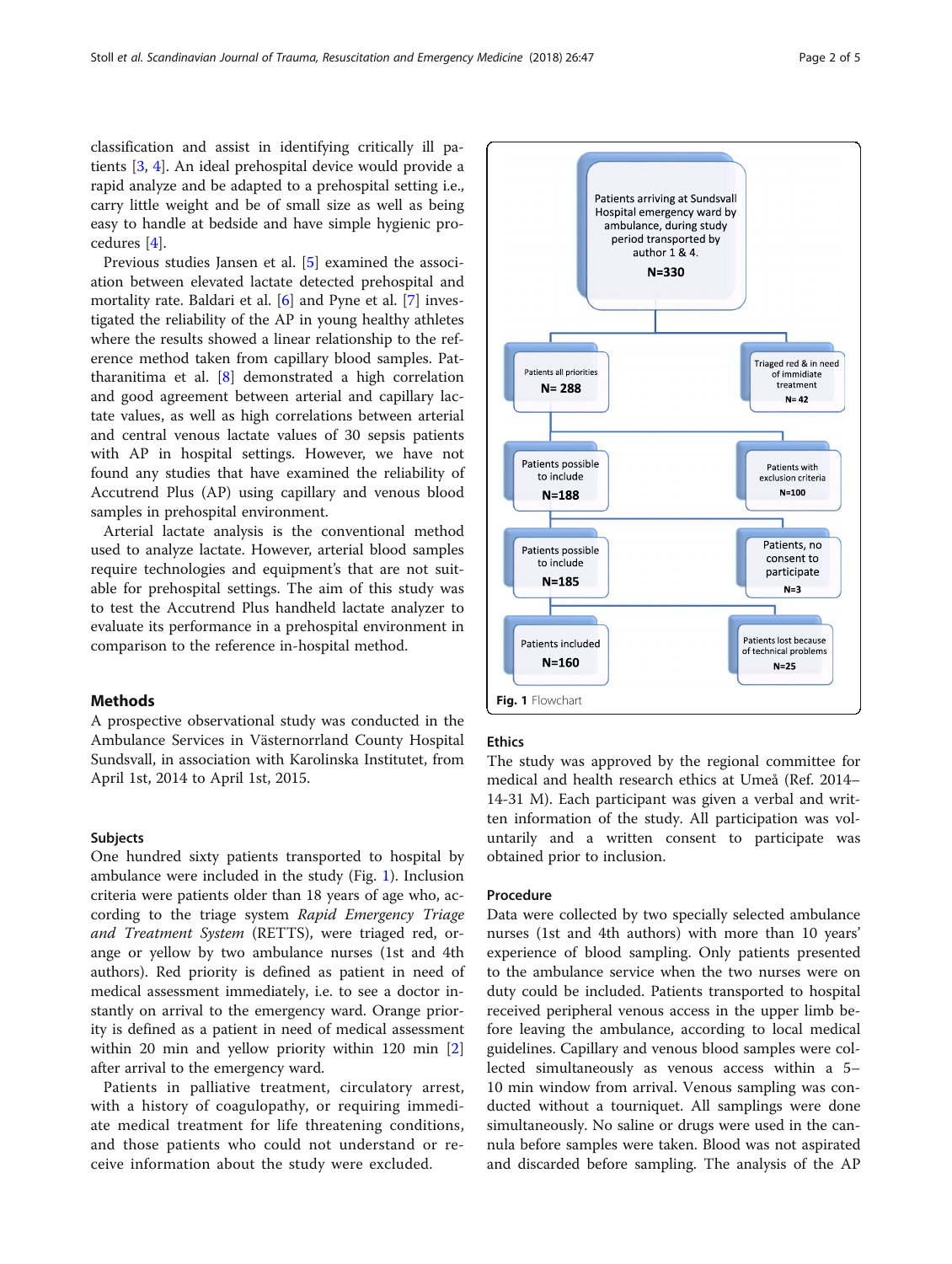<span id="page-2-0"></span>took approximately 2–3 min. The analysis of the lactate sample in the hospital's local laboratory was conducted within 20 min after sampling. This measure was used as reference (GEM Premier 4000).

Measurement of lactate was analyzed as follows:

- Capillary (CAP) a drop of blood from the fingertip analyzed by AP.
- Venous (VEN) venous blood collected by backflow from the venous access and analyzed by AP.
- Venous Intrashop Paired analyzed by hospital four milliliter venous blood was collected by back-flow from the pre-existing cannula into a lithium heparinized standard sample tube. The sample was analyzed at the local hospital laboratory by GEM Premier 4000 (GEM). GEM sample was used as the reference, and analyzed within 20 min after collection of the sample.

All 160 patients had their lactate measured three times (CAP, VEN and GEM) giving a total of 480 samples. AP and GEM samples were calibrated regularly according to instructions by the manufacturers.

# Lactate analyzers

The AP lactate analyser (Roche, Diagnostic international Ltd.) is a portable, battery-driven device that weighs approximately 140 g. AP measures whole blood lactate values sampled from capillary blood. The measuring range is 0.8–22 mM. A drop of blood is applied on a chemistry strip and analyzed with a reflectance photometric method. The result is displayed with a turnaround time of 60 s.

GEM Premier 4000 (Instrumentation Laboratory) is a compact (20 kg) system used for whole blood analyzes and designed for emergency- and central laboratory testing. The analyzer measures blood gases of a single whole blood sample with an amperometric and potentiometric method.

#### **Statistics**

One hundred sixty patients were estimated to give a sufficient sample size to be able to detect an ICC (intraclass correlation coefficient) of 0.8 when intraclass- correlation in the null hypothesis is 0.7. This is based on an F-test and on two observations per individual with a power of 90% and a significance level of 5% [\[9](#page-4-0)].

The agreement of AP compared with the reference method was determined using Bland Altman plots. This was used to visualize both the accuracy (bias), and precision. The sample size was also in line with recommendation for Bland-Altman plot [\[10](#page-4-0)]. Correlation between AP and the reference method GEM was estimated by intraclass correlation coefficient (ICC  $(2.1)$ ), where ICC values greater than 0.8 was interpreted to be in absolute agreement. Two cut-points, 2 and 3.5, were used to describe how the capillary and venous lactate measurement behave for different severity intervals [[5\]](#page-4-0). Parametric methods were used as the size of sample permits the assumption normal distribution. Statistical analyzes were performed using IBM SPSS 23. Graphics was created in Origin 9.0.

# Results

Four hundred eighty lactate measurements were analyzed from 160 patients. Mean age was 70.1 years, and 50% were women (Tables 1 and [2](#page-3-0)).

The analysis with AP measured an ICC level of 0.76 (CI: 0.27–0.90) in CAP and 0.79 (CI: 0.00–0.94) in VEN. The mean difference (Bias value) of all measurements in CAP compared with GEM was 0.7 mmol/L. The level of agreement indicated that for 95% of the measurements differences would be between  $-0.9$  to  $+2.5$  mmol/L.

The mean difference (Bias value) of all measurements in VEN compared with GEM was 0.9 mmol/L. The level of agreement indicated that for 95% of the measurements differences would be between − 0.1 to + 1.9 mmol/L (Fig.  $2a$  and [b.](#page-3-0)

## **Discussion**

We have in our study added data on capillary and venous sampling with a device that seems practical to use prehospitally. Our study of CAP and VEN sample analysis showed generally higher values (mean bias, 0.7 and 0.9 and upper level of limits of agreement, 2.4 and 1.9 mmol/L) than the reference method GEM (Fig. [2](#page-3-0)). This agrees with results from Baldari et al. [\[6](#page-4-0)] that also demonstrated higher levels of lactate in healthy athletes when using handheld analyzers. The Bland-Altman plot shows high bias in both VEN and CAP, although somewhat higher in VEN. The precision is superior with VEN than CAP which may be more important than the bias. High precision is associated with low risk for underestimation, which is, from a clinical point of view, safer.

| <b>Table 1</b> Patients characteristics ( $n = 160$ ) |
|-------------------------------------------------------|
|-------------------------------------------------------|

| Variables\Triage            | Yellow       | Orange       | Red<br>$n = 14$ |  |
|-----------------------------|--------------|--------------|-----------------|--|
| category                    | $n = 65$     | $n = 81$     |                 |  |
| Age                         |              |              |                 |  |
| Mean (Range)                | 70.7 (40-96) | 70.2 (20-96) | $67.8(45-83)$   |  |
| Gender                      |              |              |                 |  |
| Female                      | 42 (65%)     | 35 (43%)     | 3(21%)          |  |
| Accutrend Plus              |              |              |                 |  |
| Capillary $\leq$ 3.5 mmol/L | 54 (83%)     | 71 (88%)     | 8 (57%)         |  |
| Venous ≤3.5 mmol/l          | 60 (92%)     | 74 (91%)     | 6(43%)          |  |
| Gem Premier 4000            |              |              |                 |  |
| Venous ≤3.5 mmol/L          | 63 (97%)     | 79 (98%)     | 9(64%)          |  |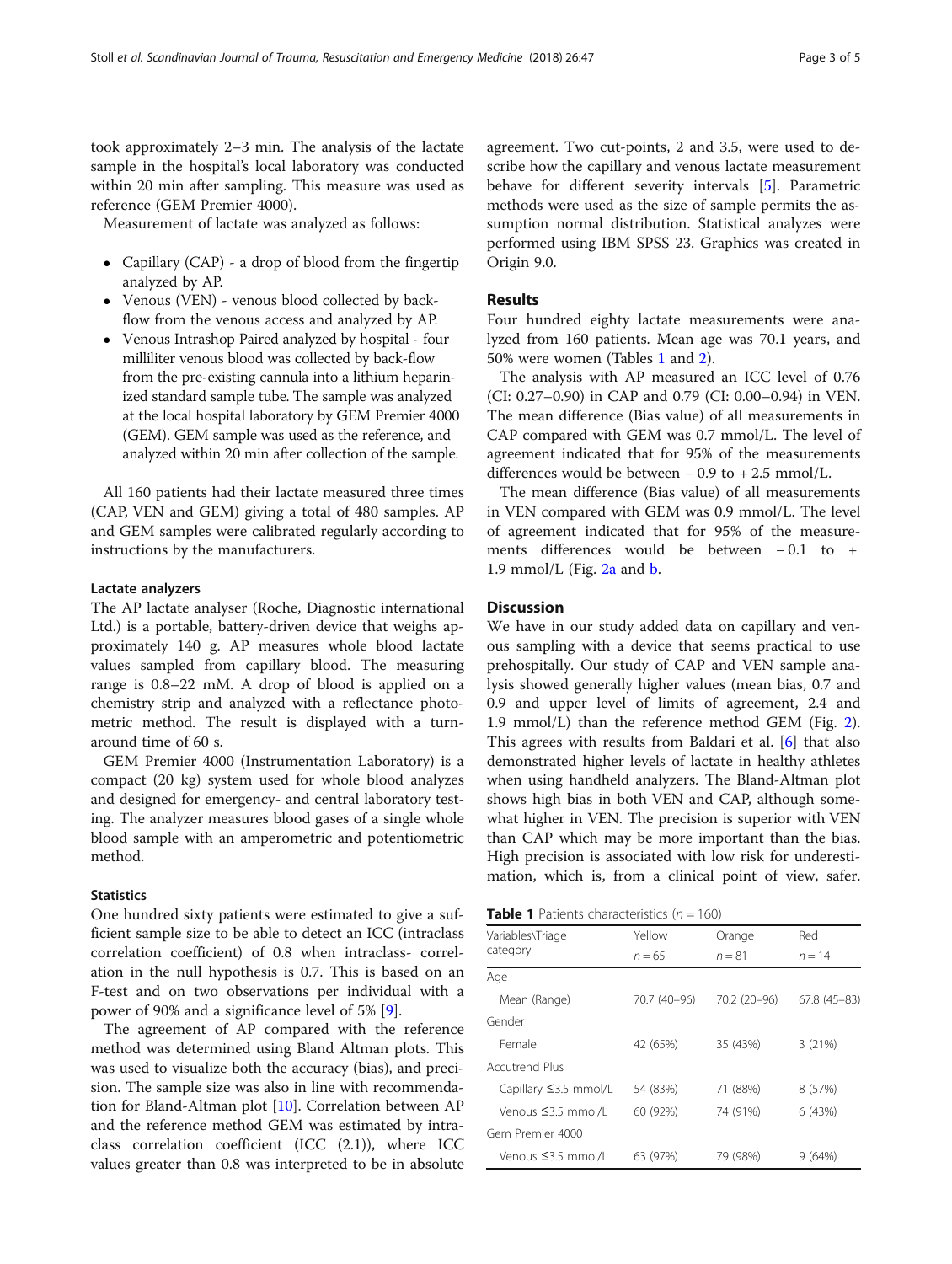<span id="page-3-0"></span>Table 2 Lactate levels measured with Accutrend Plus and Gem 4000 ( $n = 160$ )

| Analyser              | $\leq$ 2 mmol/L | $> 2 - 5.5$ mmol/L | $>$ 3.5 mmol/L<br>Number |  |  |  |  |
|-----------------------|-----------------|--------------------|--------------------------|--|--|--|--|
|                       | Number          | Number             |                          |  |  |  |  |
| <b>Accutrend Plus</b> |                 |                    |                          |  |  |  |  |
| Capillary             | 68              | 65                 | 27                       |  |  |  |  |
| Venous                | 48              | 92                 | 20                       |  |  |  |  |
| Gem Premier 4000      |                 |                    |                          |  |  |  |  |
| Venous<br>128         |                 | 23                 | 9                        |  |  |  |  |

Table 3 Mean, standard deviation and bias of Accutrend Plus and GEM

|                                                                                                                                         | $GFMO - S2$ |  |  | GFM > 2 - ≤3.5 |  |  | Total                                   |  |      |
|-----------------------------------------------------------------------------------------------------------------------------------------|-------------|--|--|----------------|--|--|-----------------------------------------|--|------|
|                                                                                                                                         | Mean SD     |  |  |                |  |  | Bias Mean SD Bias Mean SD               |  | Bias |
| <b>Accutrend Plus</b>                                                                                                                   |             |  |  |                |  |  |                                         |  |      |
| Capillary 2.18 0.86 0.77 3.29 0.93 0.47 2.55 1.51 0.72                                                                                  |             |  |  |                |  |  |                                         |  |      |
| Venous 2.27                                                                                                                             |             |  |  |                |  |  | 0.60 0.86 3.70 0.74 0.88 2.71 1.48 0.88 |  |      |
| GFM                                                                                                                                     |             |  |  |                |  |  |                                         |  |      |
| Venous 1.41 0.34 - 2.82 0.72 - 1.83 1.37 -                                                                                              |             |  |  |                |  |  |                                         |  |      |
| $\mathbf{D}$ and the contract of the contract contract and the transfer $\mathcal{L}(\mathbf{D})$ and the contract contract contract of |             |  |  |                |  |  |                                         |  |      |

Data are presented as mean, standard deviation (SD) and bias for values GEM is between 0 and 2, 2–3.5 as well as Total. Bias = mean difference between AP lactate levels and GEM

The Bland-Altman plot also illustrates if the variation of differences is constant through different values on the x-axis. It seems to be the case for values under 4, but it's difficult to assess if the same is true for values  $>4$  as only a few values are  $> 4$  in our study [\[10](#page-4-0)]. Moreover, no sign of systematic change in bias in the Bland-Altman plot. In Table 3 only small changes in mean bias was found when GEM values were 0–2 mmol/L and 2– 3.5 mmol/L (Fig. 2). Our results show a low accuracy with CAP, as well as with VEN analyzed with the handheld AP compared to the reference method GEM. This is in discrepancy to Baldari [[6\]](#page-4-0) and Pyne et al. [\[7](#page-4-0)] who investigated the reliability of the AP in young healthy athletes and where the results showed a good linear relationship with the reference method using capillary blood samples. Pattharanitima et al. [[8\]](#page-4-0) also showed a high correlation between arterial and capillary lactate values, as well as high correlation between arterial and central venous lactate values in 30 septic inhospital patients using AP. Our results concur with Datta et al. [[11](#page-4-0)] who demonstrated a poor agreement of capillary lactate analyzes in comparison to peripheral venous lactate measurements.

The limits of agreement show an existing bias in both lactate measurements but slightly larger for VEN. The limit is wider for CAP compared to VEN. The scatter of the differences is constant in increasing values on the x-axis, both for CAP and VEN-values. The bias in CAP is lower than in VEN, but for values below 2 mmol/L and between 2 and 2.5 mmol/L bias is more stable for VEN (Table 3).

# Limitations

Time between sample and analysis was seconds for the handheld analyzer. The blood samples were collected upon arrival by two nurses (authors 1 and 4) using the same procedure for all patients included. No local injuries or issues in the limbs where the samples were collected where found for any of the patients included in the study during the stay at the emergency ward. All samples tested with GEM were analyzed within 20 min (30 min stipulated by manufacturer). We consider our bias concerning differences in sampling procedures minute.



the differences and the 95% limits of agreements